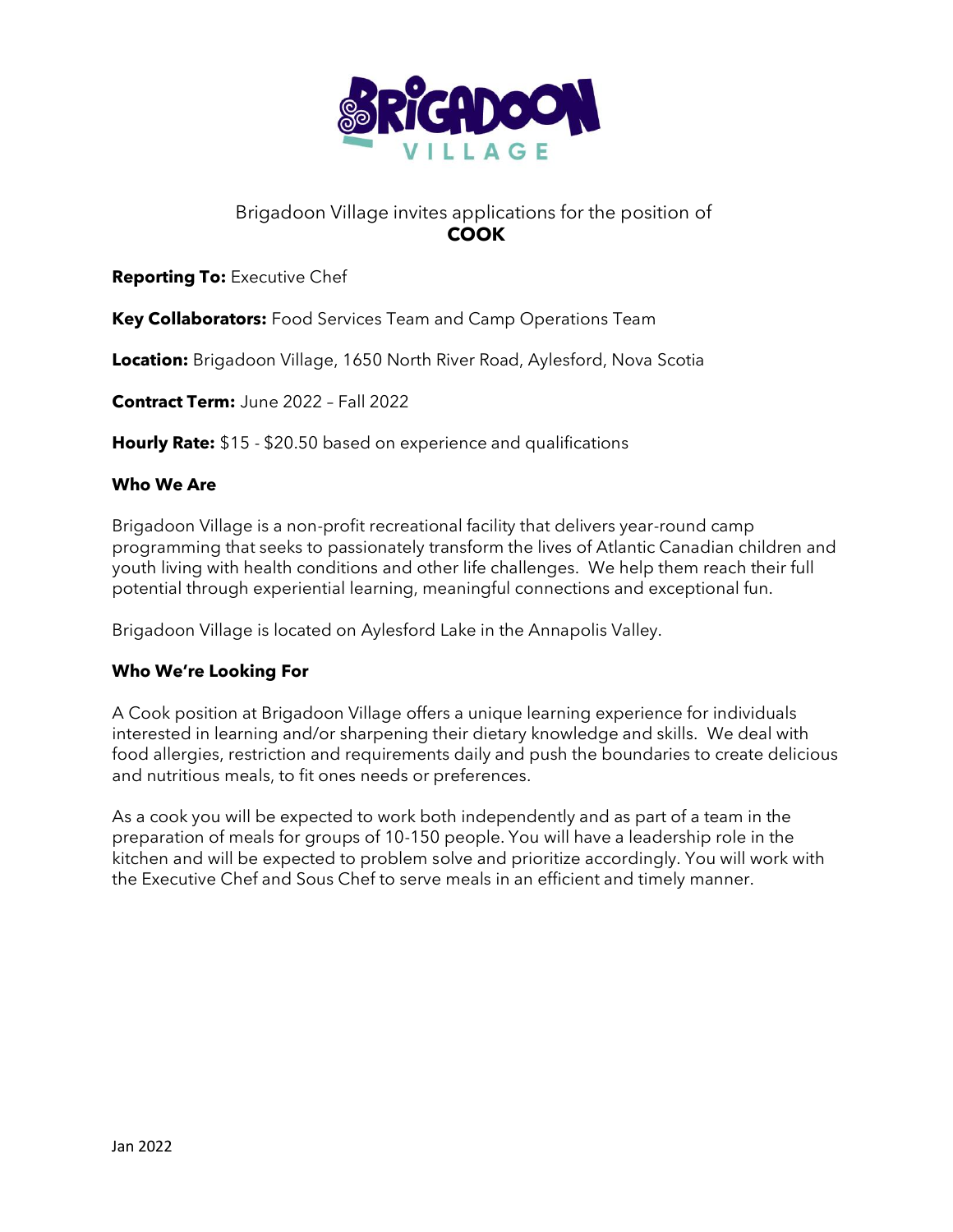

## **Key Responsibilities**

- Prepare, cook, and serve meals according to menu specifications for staff, campers, and participants (cafeteria and family style)
- Label, and store all raw and prepared ingredients properly
- Take responsibility to ensure that the fridges, freezers, and storage areas are kept orderly
- Ensure that kitchen equipment is properly sanitized after use and that any equipment issues are reported to the Chef or Sous Chef
- Take part in food service training and other facility wide training
- Use good food handling practices to ensure all foods are prepared in a safe manner
- Aid in maintaining appropriate kitchen logs for food safety checks.
- General cleaning duties such as sweeping, mopping, dishwashing etc.
- Communicate effectively and professionally with co-workers, campers, and participants
- Help to ensure the safety and wellbeing of each camper/ participant
- Other duties as necessary

## **Qualifications and Characteristics**

- Previous experience in a kitchen. Experience with institutional cooking or catering considered an asset.
- Red Seal Certification considered an asset
- Being a graduate of a culinary program would be a significant asset
- Ability to work in a fast paced environment with long periods of time spent on your feet
- Ability to lift up to 20 kg ( $\sim$  50 pounds)
- Knowledge and experience or willingness to attain knowledge about gluten free and vegan cooking
- Knowledge and experience or willingness to attain knowledge about therapeutic diets
- Must be team-oriented, enthusiastic, and creative
- Open to receiving feedback
- Ability to work as a member of a team
- Organized and an effective communicator
- A commitment to meeting Brigadoon's mission